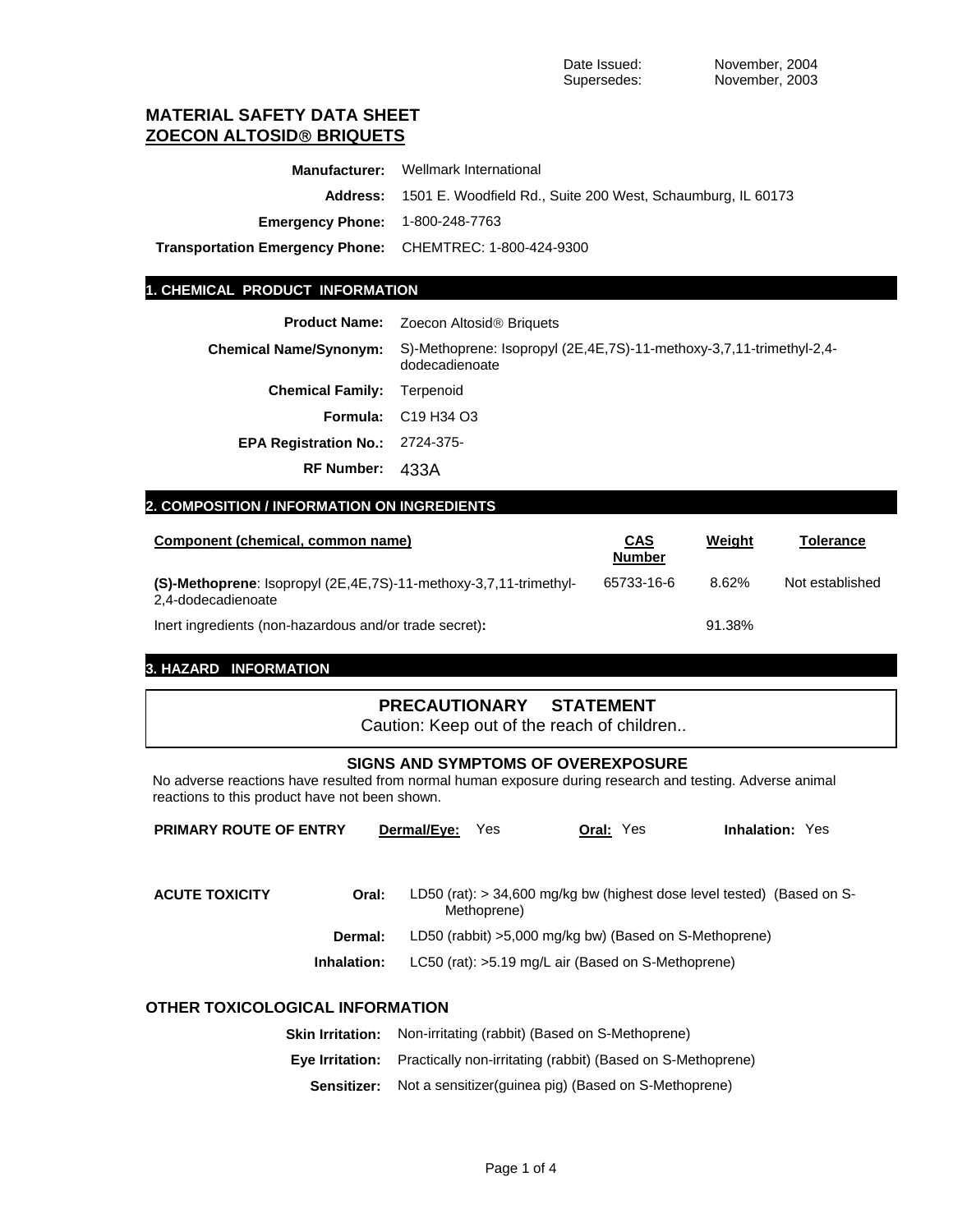# **4. FIRST AID MEASURES**

| Eve:                      | Hold eyes open and rinse slowly and gently with water for 15-20 minutes.<br>Remove contact lenses, if present, after the first 5 minutes, then continue<br>rinsing eyes. |
|---------------------------|--------------------------------------------------------------------------------------------------------------------------------------------------------------------------|
| Skin:                     | Wash material off with soap and water. Remove contaminated clothing and<br>footwear. See a physician if symptoms persist.                                                |
| Ingestion:                | Drink 1-2 glasses of water and try to induce vomiting. Seek medical attention.<br>Never give anything by mouth to an unconscious person.                                 |
| Inhalation:               | Remove victim to fresh air. See a physician if cough or other respiratory<br>symptoms develop                                                                            |
| <b>Note to Physician:</b> | Treat symptomatically                                                                                                                                                    |

# **5. FIRE FIGHTING MEASURES**

| <b>NFPA Rating:</b>                    | Health: 0         |                                 | Fire: 0 | Reactivity: 0                                                           |                                                                                  |
|----------------------------------------|-------------------|---------------------------------|---------|-------------------------------------------------------------------------|----------------------------------------------------------------------------------|
| <b>Flammability Class:</b>             | N/A               |                                 |         |                                                                         |                                                                                  |
| <b>Flash Point:</b>                    | Does not flash    |                                 |         |                                                                         |                                                                                  |
| <b>Explosive Limits (% of Volume):</b> | N/A               |                                 |         |                                                                         |                                                                                  |
| <b>Extinguishing Media:</b>            |                   | Water, foam, dry chemical       |         |                                                                         |                                                                                  |
| <b>Special Protective Equipment:</b>   |                   | breathing apparatus.            |         |                                                                         | Firefighters should wear protective clothing, eye protection, and self contained |
| <b>Fire Fighting Procedures:</b>       | aquatic organisms |                                 |         | Normal procedures. Do not allow run-off to enter waterways inhabited by |                                                                                  |
| <b>Combustion Products:</b>            |                   | Carbon dioxide, carbon monoxide |         |                                                                         |                                                                                  |
| Unusual Fire/Explosion Hazards:        | None              |                                 |         |                                                                         |                                                                                  |

## **6. ACCIDENTAL RELEASE MEASURES**

| Steps to be taken:         | Sweep up material and place in a container for disposal. Do not allow spill to<br>enter waterways inhabited by aquatic organisms |
|----------------------------|----------------------------------------------------------------------------------------------------------------------------------|
|                            | <b>Absorbents:</b> None necessary due to product form                                                                            |
| <b>Incompatibles:</b> None |                                                                                                                                  |

# **7. HANDLING AND STORAGE**

| Handling: | Avoid contact with eyes or clothing. Avoid breathing dust. Wash thoroughly<br>with soap and water after handling. |
|-----------|-------------------------------------------------------------------------------------------------------------------|
| Storage:  | Store in a cool, dry place. Do not contaminate food or feed by storage or<br>disposal. Keep away from children.   |

# **8. EXPOSURE CONTROL / PERSONAL MEASURES**

| <b>Exposure Limits:</b> Not applicable   |                                                                                                                                                                                                                                                                            |
|------------------------------------------|----------------------------------------------------------------------------------------------------------------------------------------------------------------------------------------------------------------------------------------------------------------------------|
|                                          | <b>Ventilation:</b> Use with adequate ventilation.                                                                                                                                                                                                                         |
| <b>Personal Protective</b><br>Equipment: | Under ordinary use conditions, no special protection is required. If prolonged exposure<br>is expected, it is recommended to wear a MSHA/NIOSH approved organic<br>vapor/pesticide respirator, impervious gloves, chemical goggles or safety glasses with<br>side shields. |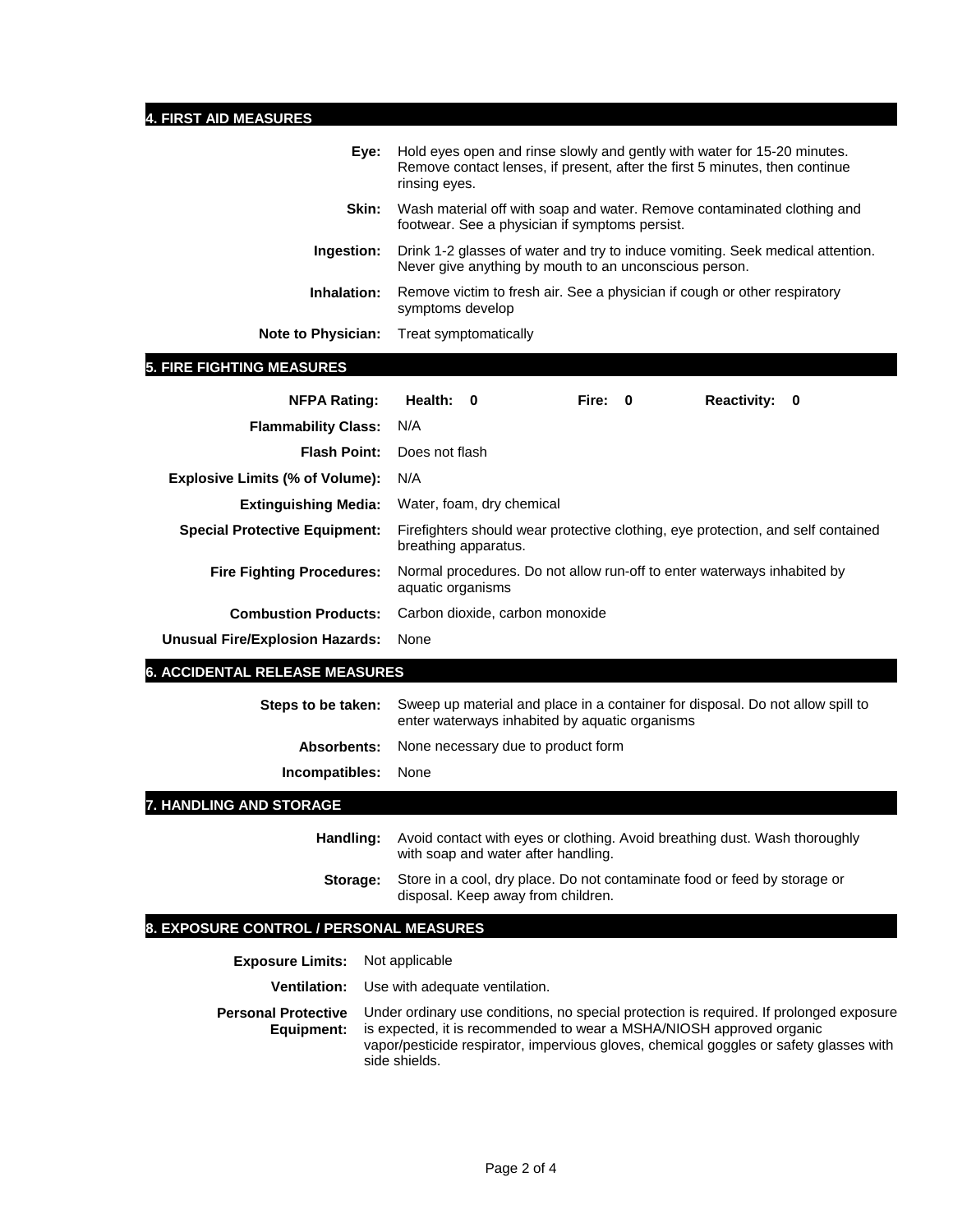### **9. PHYSICAL AND CHEMICAL PROPERTIES**

**Appearance and Odor:** Grey to black solid with slight hydrocarbon odor.

**Boiling Point:** N/A

**Melting Point:** N/A

**Vapor Pressure (mm Hg):** N/A

**Vapor Density (Air = 1):** N/A

**Specific Gravity:** 1.4 g/cc **Bulk Density:** N/A

**Solubility:** 1 ppm

**Evaporation Rate:** N/A

**pH:** N/A

## **10. STABILITY AND REACTIVITY**

| <b>Stability:</b> Stable                      |              |
|-----------------------------------------------|--------------|
| <b>Reactivity:</b>                            | Non-reactive |
| Incompatibility w/ Other<br><b>Materials:</b> | None         |
| <b>Decomposition Products:</b>                | None         |
| Hazardous Polymerization: Will not occur      |              |

#### **11. TOXICOLOGICAL INFORMATION**

#### **CHRONIC TOXICITY [Based on (RS)-Methoprene Technical]**

Methoprene is not considered as a carcinogen. The NOEL for non-carcinogen effects in an 18-month mouse study was 250ppm.

#### **DEVELOPMENTAL/REPRODUCTIVE TOXICITY [Based on (RS)-Methoprene Technical]**

Methoprene is not a teratogen. The NOEL for maternal and embryo toxicity in rabbits was 200 mg/kg/day. The NOEL for reproductive effects in rats was 500 ppm.

#### **MUTAGENICITY [Based on (RS)-Methoprene Technical]**

Methoprene is not a mutagen.

## **12. ECOLOGICAL INFORMATION**

#### **ENVIRONMENTAL FATE [Based on (RS)-Methoprene Technical]**

**Hydrolysis:** T1/2 > 4 weeks

**Photolysis:** T1/2 < 10 hours

**Soil half life:** ~ 10 days

**Water solubility:** < 2 ppm

#### **ECOTOXICITY [Based on (S)-Methoprene Technical]**

**Acute Toxicity:** fish:LC50 (trout): 760 ppb, (bluegill): > 370 ppb ((S)-Methoprene); **aquatic invertebrates**:LC50 (Daphnia): 360 ppb ((S)-Methoprene. )